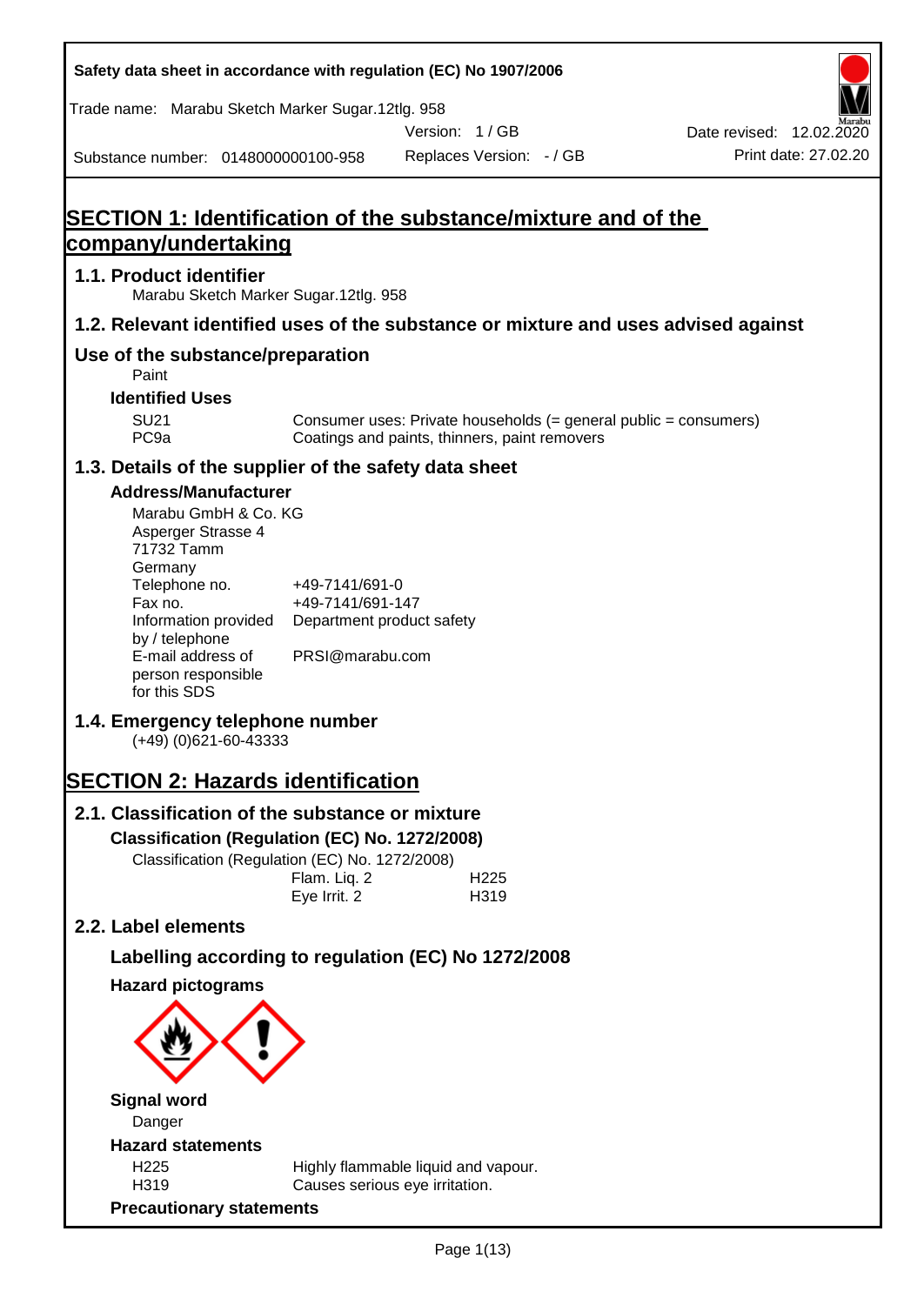| Safety data sheet in accordance with regulation (EC) No 1907/2006                                                          |                                                                                                                                                                                                                                                                  |                          |                          |            |                                                                           |  |
|----------------------------------------------------------------------------------------------------------------------------|------------------------------------------------------------------------------------------------------------------------------------------------------------------------------------------------------------------------------------------------------------------|--------------------------|--------------------------|------------|---------------------------------------------------------------------------|--|
| Trade name: Marabu Sketch Marker Sugar.12tlg. 958                                                                          |                                                                                                                                                                                                                                                                  | Version: 1/GB            |                          |            | Date revised: 12.02.2020                                                  |  |
| Substance number: 0148000000100-958                                                                                        |                                                                                                                                                                                                                                                                  | Replaces Version: - / GB |                          |            | Print date: 27,02.20                                                      |  |
| P <sub>101</sub>                                                                                                           |                                                                                                                                                                                                                                                                  |                          |                          |            | If medical advice is needed, have product container or label at hand.     |  |
| P <sub>102</sub><br>P210                                                                                                   | Keep out of reach of children.<br>sources. No smoking.                                                                                                                                                                                                           |                          |                          |            | Keep away from heat, hot surfaces, sparks, open flames and other ignition |  |
| P264.1<br>P280<br>P305+P351+P338                                                                                           | Wash hands thoroughly after handling.<br>Wear protective gloves / protective clothing / eye protection / face protection.<br>IF IN EYES: Rinse cautiously with water for several minutes. Remove contact<br>lenses, if present and easy to do. Continue rinsing. |                          |                          |            |                                                                           |  |
| P501.9                                                                                                                     |                                                                                                                                                                                                                                                                  |                          |                          |            | Dispose of contents / container as problematic waste.                     |  |
| 2.3. Other hazards<br>No special hazards have to be mentioned.<br><b>SECTION 3: Composition/information on ingredients</b> |                                                                                                                                                                                                                                                                  |                          |                          |            |                                                                           |  |
| 3.2. Mixtures                                                                                                              |                                                                                                                                                                                                                                                                  |                          |                          |            |                                                                           |  |
| <b>Hazardous ingredients</b>                                                                                               |                                                                                                                                                                                                                                                                  |                          |                          |            |                                                                           |  |
| <b>Ethanol</b>                                                                                                             |                                                                                                                                                                                                                                                                  |                          |                          |            |                                                                           |  |
| CAS No.<br>EINECS no.<br>Registration no.<br>Concentration                                                                 | 64-17-5<br>200-578-6<br>01-2119457610-43<br>$>=$                                                                                                                                                                                                                 | 50                       | $\,<\,$                  | 100        | $\%$                                                                      |  |
| Classification (Regulation (EC) No. 1272/2008)                                                                             |                                                                                                                                                                                                                                                                  |                          |                          |            |                                                                           |  |
|                                                                                                                            | Flam. Liq. 2<br>Eye Irrit. 2                                                                                                                                                                                                                                     |                          | H <sub>225</sub><br>H319 |            |                                                                           |  |
| Concentration limits (Regulation (EC) No. 1272/2008)                                                                       | Eye Irrit. 2                                                                                                                                                                                                                                                     | H319                     |                          | $>= 50 \%$ |                                                                           |  |
| 1-Methoxy-2-propanol<br>CAS No.<br>EINECS no.<br>Registration no.                                                          | 107-98-2<br>203-539-1<br>01-2119457435-35                                                                                                                                                                                                                        |                          |                          |            |                                                                           |  |
| Concentration                                                                                                              | $>=$                                                                                                                                                                                                                                                             | 10                       | $\,<\,$                  | 20         | %                                                                         |  |
| Classification (Regulation (EC) No. 1272/2008)                                                                             | STOT SE3                                                                                                                                                                                                                                                         |                          | H336                     |            |                                                                           |  |
|                                                                                                                            | Flam. Liq. 3                                                                                                                                                                                                                                                     |                          | H <sub>226</sub>         |            |                                                                           |  |
|                                                                                                                            |                                                                                                                                                                                                                                                                  |                          |                          |            |                                                                           |  |
| <b>SECTION 4: First aid measures</b>                                                                                       |                                                                                                                                                                                                                                                                  |                          |                          |            |                                                                           |  |
| 4.1. Description of first aid measures                                                                                     |                                                                                                                                                                                                                                                                  |                          |                          |            |                                                                           |  |

#### **General information**

In all cases of doubt, or when symptoms persist, seek medical attention. Never give anything by mouth to an unconscious person. If unconscious place in recovery position and seek medical advice.

#### **After inhalation**

Remove to fresh air, keep patient warm and at rest. If breathing is irregular or stopped, administer artificial respiration.

#### **After skin contact**

Remove contaminated clothing. Wash skin thoroughly with soap and water or use recognised skin cleanser. Do NOT use solvents or thinners.

# **After eye contact**

Remove contact lenses, irrigate copiously with clean, fresh water, holding the eyelids apart for at least 10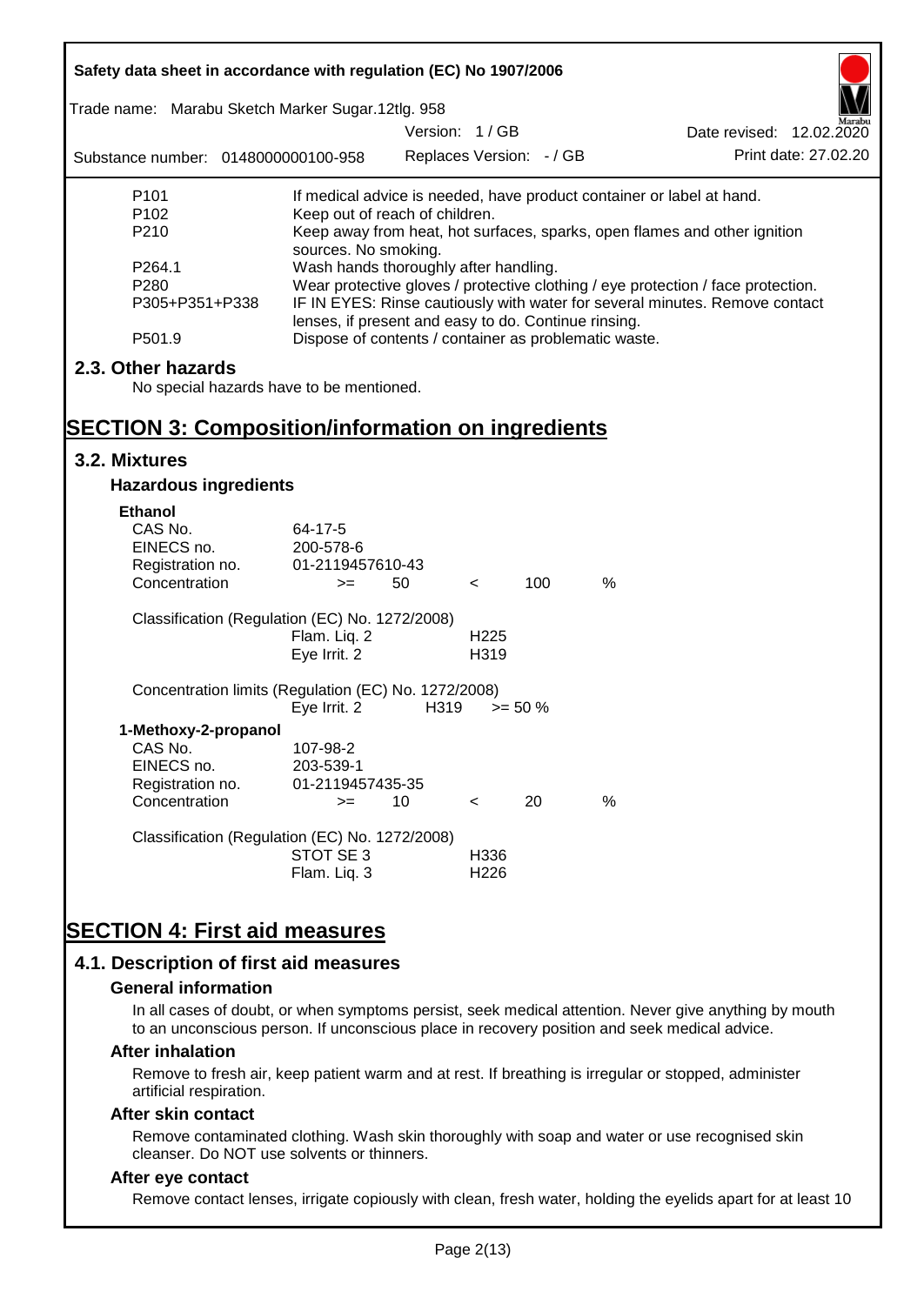# **Safety data sheet in accordance with regulation (EC) No 1907/2006**

Trade name: Marabu Sketch Marker Sugar.12tlg. 958

Version: 1 / GB

Substance number: 0148000000100-958

Replaces Version: - / GB Print date: 27.02.20 Date revised: 12.02.2020

minutes and seek immediate medical advice.

#### **After ingestion**

If accidentally swallowed rinse the mouth with plenty of water (only if the person is conscious) and obtain immediate medical attention. Keep at rest. Do NOT induce vomiting.

**4.2. Most important symptoms and effects, both acute and delayed** Until now no symptoms known so far.

# **4.3. Indication of any immediate medical attention and special treatment needed**

# **Hints for the physician / treatment**

Treat symptomatically

# **SECTION 5: Firefighting measures**

# **5.1. Extinguishing media**

# **Suitable extinguishing media**

Recommended: alcohol resistant foam, CO2, powders, water spray/mist, Not be used for safety reasons: water jet

# **5.2. Special hazards arising from the substance or mixture**

In the event of fire the following can be released: Carbon monoxide (CO); Carbon dioxide (CO2); dense black smoke; Nitrogen oxides (NOx)

# **5.3. Advice for firefighters**

# **Special protective equipment for fire-fighting**

Cool closed containers exposed to fire with water. Do not allow run-off from fire fighting to enter drains or water courses.

# **SECTION 6: Accidental release measures**

# **6.1. Personal precautions, protective equipment and emergency procedures**

Exclude sources of ignition and ventilate the area. Avoid breathing vapours. Refer to protective measures listed in Sections 7 and 8.

# **6.2. Environmental precautions**

Do not allow to enter drains or waterways. If the product contaminates lakes, rivers or sewage, inform appropriate authorities in accordance with local regulations.

# **6.3. Methods and material for containment and cleaning up**

Contain and collect spillage with non-combustible absorbent materials, e.g. sand, earth, vermiculite, diatomaceous earth and place in container for disposal according to local regulations (see section 13). Clean preferably with a detergent - avoid use of solvents.

# **6.4. Reference to other sections**

Information regarding Safe handling, see Section 7. Information regarding personal protective measures, see Section 8. Information regarding waste disposal, see Section 13.

# **SECTION 7: Handling and storage**

# **7.1. Precautions for safe handling**

# **Advice on safe handling**

Prevent the creation of flammable or explosive concentrations of vapour in air and avoid vapour concentration higher than the occupational exposure limits. In addition, the product should only be used in areas from which all naked lights and other sources of ignition have been excluded. Electrical equipment should be protected to the appropriate standard. Mixture may charge electrostatically: always use earthing leads when transferring from one container to another. Operators should wear anti-static footwear and clothing and floors should be of the conducting type. Isolate from sources of heat, sparks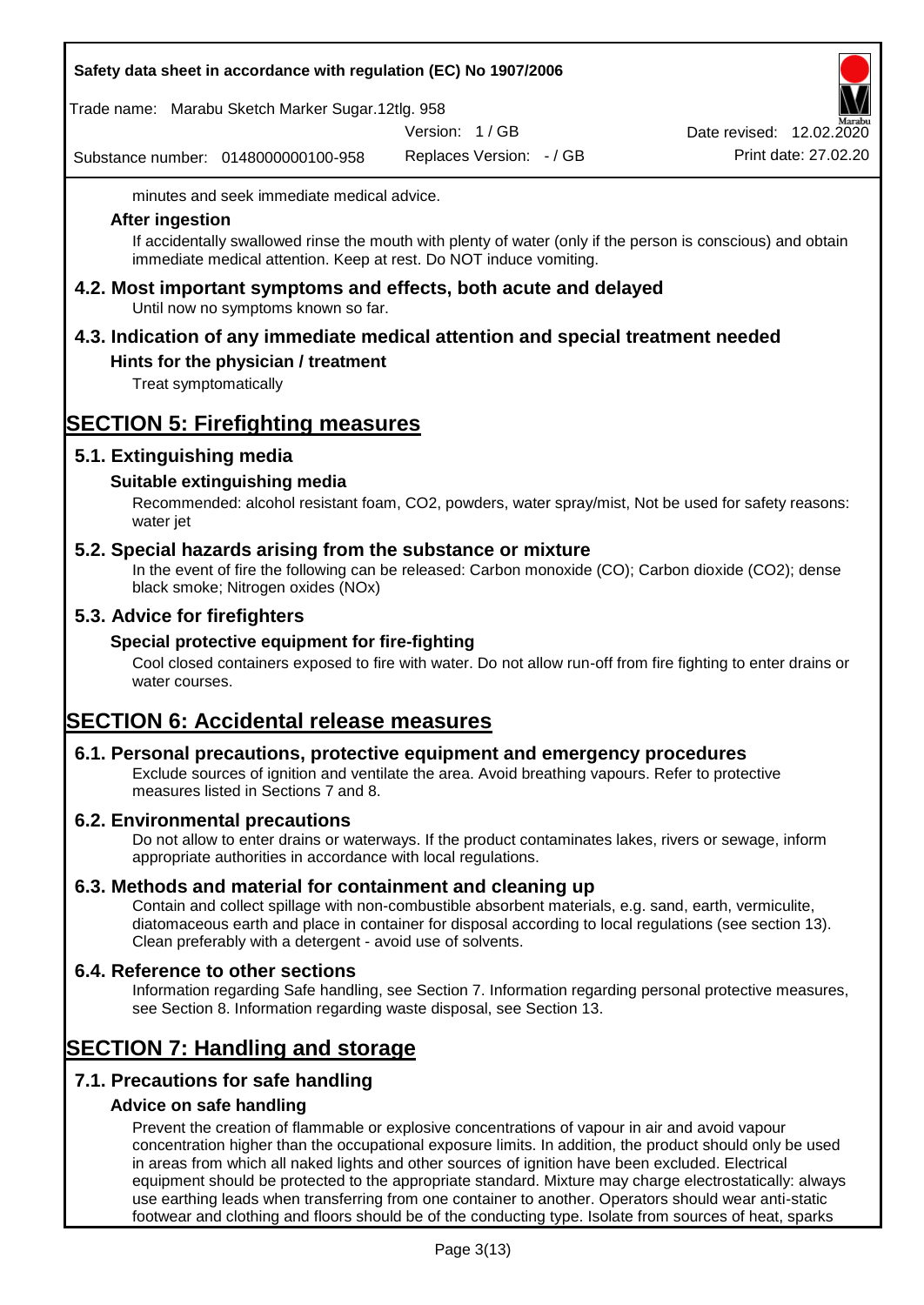| Safety data sheet in accordance with regulation (EC) No 1907/2006                                                                                                                                                                                                                                                                                                                                                                                                                                                                                                                                                                                                                                         |                    |                                |                                   |      |                          |
|-----------------------------------------------------------------------------------------------------------------------------------------------------------------------------------------------------------------------------------------------------------------------------------------------------------------------------------------------------------------------------------------------------------------------------------------------------------------------------------------------------------------------------------------------------------------------------------------------------------------------------------------------------------------------------------------------------------|--------------------|--------------------------------|-----------------------------------|------|--------------------------|
| Trade name: Marabu Sketch Marker Sugar.12tlg. 958                                                                                                                                                                                                                                                                                                                                                                                                                                                                                                                                                                                                                                                         |                    |                                |                                   |      |                          |
|                                                                                                                                                                                                                                                                                                                                                                                                                                                                                                                                                                                                                                                                                                           |                    | Version: 1/GB                  |                                   |      | Date revised: 12.02.2020 |
| Substance number: 0148000000100-958                                                                                                                                                                                                                                                                                                                                                                                                                                                                                                                                                                                                                                                                       |                    |                                | Replaces Version: - / GB          |      | Print date: 27.02.20     |
| and open flame. No sparking tools should be used. Avoid skin and eye contact. Avoid the inhalation of<br>particulates and spray mist arising from the application of this mixture. Smoking, eating and drinking shall<br>be prohibited in application area. For personal protection see Section 8. Never use pressure to empty:<br>container is not a pressure vessel. Always keep in containers of same material as the original one.<br>Comply with the health and safety at work laws. Do not allow to enter drains or water courses.<br>Advice on protection against fire and explosion<br>Vapours are heavier than air and may spread along floors. Vapours may form explosive mixtures with<br>air. |                    |                                |                                   |      |                          |
| Classification of fires / temperature class / Ignition group / Dust explosion class<br><b>Classification of fires</b><br>Temperature class                                                                                                                                                                                                                                                                                                                                                                                                                                                                                                                                                                | T3                 |                                | B (Combustible liquid substances) |      |                          |
| 7.2. Conditions for safe storage, including any incompatibilities                                                                                                                                                                                                                                                                                                                                                                                                                                                                                                                                                                                                                                         |                    |                                |                                   |      |                          |
| Requirements for storage rooms and vessels                                                                                                                                                                                                                                                                                                                                                                                                                                                                                                                                                                                                                                                                |                    |                                |                                   |      |                          |
| Electrical installations/working materials must comply with the local applied technological safety<br>standards. Storage rooms in which filling operations take place must have a conducting floor. Store in<br>accordance with national regulation                                                                                                                                                                                                                                                                                                                                                                                                                                                       |                    |                                |                                   |      |                          |
| Hints on storage assembly                                                                                                                                                                                                                                                                                                                                                                                                                                                                                                                                                                                                                                                                                 |                    |                                |                                   |      |                          |
| Store away from oxidising agents, from strongly alkaline and strongly acid materials.                                                                                                                                                                                                                                                                                                                                                                                                                                                                                                                                                                                                                     |                    |                                |                                   |      |                          |
| Further information on storage conditions                                                                                                                                                                                                                                                                                                                                                                                                                                                                                                                                                                                                                                                                 |                    |                                |                                   |      |                          |
| Observe label precautions. Store between 15 and 30 °C in a dry, well ventilated place away from<br>sources of heat and direct sunlight. Keep container tightly closed. Keep away from sources of ignition.<br>No smoking. Prevent unauthorised access. Containers which are opened must be carefully resealed and<br>kept upright to prevent leakage.                                                                                                                                                                                                                                                                                                                                                     |                    |                                |                                   |      |                          |
| 7.3. Specific end use(s)<br>Paint                                                                                                                                                                                                                                                                                                                                                                                                                                                                                                                                                                                                                                                                         |                    |                                |                                   |      |                          |
| <b>SECTION 8: Exposure controls/personal protection</b>                                                                                                                                                                                                                                                                                                                                                                                                                                                                                                                                                                                                                                                   |                    |                                |                                   |      |                          |
| 8.1. Control parameters                                                                                                                                                                                                                                                                                                                                                                                                                                                                                                                                                                                                                                                                                   |                    |                                |                                   |      |                          |
| <b>Exposure limit values</b>                                                                                                                                                                                                                                                                                                                                                                                                                                                                                                                                                                                                                                                                              |                    |                                |                                   |      |                          |
| <b>Ethanol</b>                                                                                                                                                                                                                                                                                                                                                                                                                                                                                                                                                                                                                                                                                            |                    |                                |                                   |      |                          |
| List                                                                                                                                                                                                                                                                                                                                                                                                                                                                                                                                                                                                                                                                                                      | EH40               |                                |                                   |      |                          |
| <b>Type</b>                                                                                                                                                                                                                                                                                                                                                                                                                                                                                                                                                                                                                                                                                               | <b>WEL</b>         |                                |                                   |      |                          |
| Value                                                                                                                                                                                                                                                                                                                                                                                                                                                                                                                                                                                                                                                                                                     | 1920               | mg/m <sup>3</sup>              |                                   | 1000 | ppm(V)                   |
| <b>Status: 2011</b>                                                                                                                                                                                                                                                                                                                                                                                                                                                                                                                                                                                                                                                                                       |                    |                                |                                   |      |                          |
| 1-Methoxy-2-propanol                                                                                                                                                                                                                                                                                                                                                                                                                                                                                                                                                                                                                                                                                      |                    |                                |                                   |      |                          |
| List<br><b>Type</b>                                                                                                                                                                                                                                                                                                                                                                                                                                                                                                                                                                                                                                                                                       | EH40<br><b>WEL</b> |                                |                                   |      |                          |
| Value                                                                                                                                                                                                                                                                                                                                                                                                                                                                                                                                                                                                                                                                                                     | 375                | mg/m <sup>3</sup>              |                                   | 100  | ppm(V)                   |
| Short term exposure limit                                                                                                                                                                                                                                                                                                                                                                                                                                                                                                                                                                                                                                                                                 | 560                | mg/m <sup>3</sup>              |                                   | 150  | ppm(V)                   |
| Skin resorption / sensibilisation: Sk;                                                                                                                                                                                                                                                                                                                                                                                                                                                                                                                                                                                                                                                                    |                    | <b>Status: 2011</b>            |                                   |      |                          |
| <b>Derived No/Minimal Effect Levels (DNEL/DMEL)</b>                                                                                                                                                                                                                                                                                                                                                                                                                                                                                                                                                                                                                                                       |                    |                                |                                   |      |                          |
| <b>Ethanol</b>                                                                                                                                                                                                                                                                                                                                                                                                                                                                                                                                                                                                                                                                                            |                    |                                |                                   |      |                          |
| Type of value                                                                                                                                                                                                                                                                                                                                                                                                                                                                                                                                                                                                                                                                                             |                    |                                | Derived No Effect Level (DNEL)    |      |                          |
| Reference group                                                                                                                                                                                                                                                                                                                                                                                                                                                                                                                                                                                                                                                                                           | Worker             |                                |                                   |      |                          |
| Duration of exposure                                                                                                                                                                                                                                                                                                                                                                                                                                                                                                                                                                                                                                                                                      |                    | Long term                      |                                   |      |                          |
| Route of exposure<br>Mode of action                                                                                                                                                                                                                                                                                                                                                                                                                                                                                                                                                                                                                                                                       |                    | inhalative<br>Systemic effects |                                   |      |                          |
| Concentration                                                                                                                                                                                                                                                                                                                                                                                                                                                                                                                                                                                                                                                                                             |                    | 950                            |                                   |      | mg/m <sup>3</sup>        |
|                                                                                                                                                                                                                                                                                                                                                                                                                                                                                                                                                                                                                                                                                                           |                    |                                |                                   |      |                          |
| Type of value<br>Reference group                                                                                                                                                                                                                                                                                                                                                                                                                                                                                                                                                                                                                                                                          | Worker             |                                | Derived No Effect Level (DNEL)    |      |                          |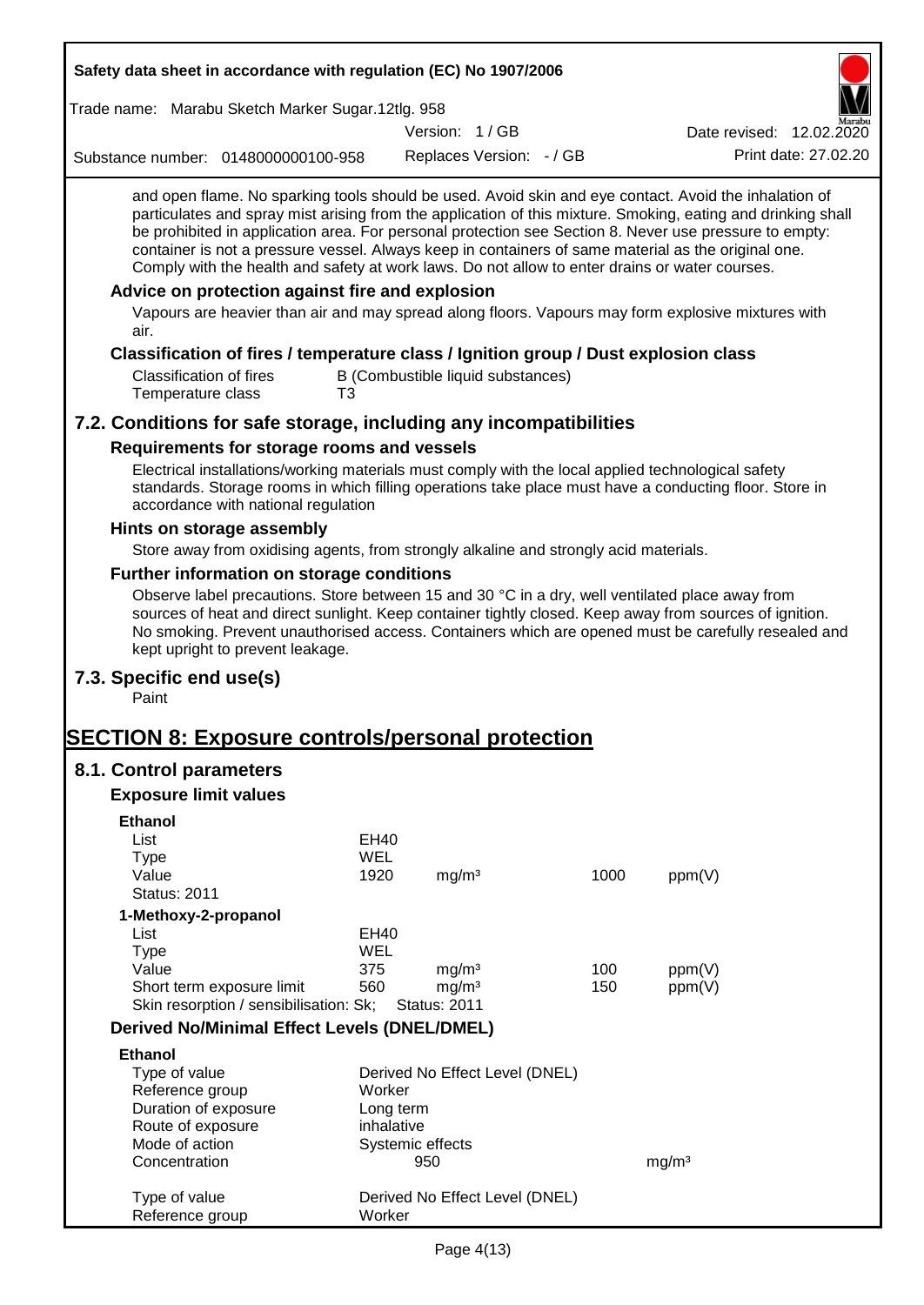| Safety data sheet in accordance with regulation (EC) No 1907/2006 |                                |                          |
|-------------------------------------------------------------------|--------------------------------|--------------------------|
| Trade name: Marabu Sketch Marker Sugar.12tlg. 958                 |                                |                          |
|                                                                   | Version: 1/GB                  | Date revised: 12.02.2020 |
| Substance number: 0148000000100-958                               | Replaces Version: - / GB       | Print date: 27.02.20     |
| Duration of exposure                                              | Short term                     |                          |
| Route of exposure                                                 | inhalative                     |                          |
| Mode of action                                                    | Local effects                  |                          |
| Concentration                                                     | 1900                           | mg/m <sup>3</sup>        |
| Type of value                                                     | Derived No Effect Level (DNEL) |                          |
| Reference group                                                   | Worker                         |                          |
| Duration of exposure                                              | Long term                      |                          |
| Route of exposure                                                 | dermal                         |                          |
| Mode of action                                                    | Systemic effects               |                          |
| Concentration                                                     | 343                            | mg/kg/d                  |
| Type of value                                                     | Derived No Effect Level (DNEL) |                          |
| Reference group                                                   | Consumer                       |                          |
| Duration of exposure                                              | Long term                      |                          |
| Route of exposure                                                 | inhalative                     |                          |
| Mode of action                                                    | Systemic effects               |                          |
| Concentration                                                     | 114                            | mg/m <sup>3</sup>        |
|                                                                   |                                |                          |
| Type of value                                                     | Derived No Effect Level (DNEL) |                          |
| Reference group                                                   | Consumer                       |                          |
| Duration of exposure                                              | Short term                     |                          |
| Route of exposure                                                 | inhalative                     |                          |
| Mode of action                                                    | Local effects                  |                          |
| Concentration                                                     | 950                            | mg/m <sup>3</sup>        |
| Type of value                                                     | Derived No Effect Level (DNEL) |                          |
| Reference group                                                   | Consumer                       |                          |
| Duration of exposure                                              | Long term                      |                          |
| Route of exposure                                                 | dermal                         |                          |
| Mode of action                                                    | Systemic effects               |                          |
| Concentration                                                     | 206                            | mg/kg/d                  |
|                                                                   |                                |                          |
| Type of value                                                     | Derived No Effect Level (DNEL) |                          |
| Reference group                                                   | Consumer                       |                          |
| Duration of exposure                                              | Long term                      |                          |
| Route of exposure                                                 | oral                           |                          |
| Mode of action                                                    | Systemic effects               |                          |
| Concentration                                                     | 87                             | mg/kg/d                  |
| 1-Methoxy-2-propanol                                              |                                |                          |
| Type of value                                                     | Derived No Effect Level (DNEL) |                          |
| Reference group                                                   | Worker                         |                          |
| Duration of exposure                                              | Acute                          |                          |
| Route of exposure                                                 | inhalative                     |                          |
| Mode of action                                                    | Local effects                  |                          |
| Concentration                                                     | 553,5                          | mg/m <sup>3</sup>        |
|                                                                   |                                |                          |
| Type of value                                                     | Derived No Effect Level (DNEL) |                          |
| Reference group                                                   | Worker                         |                          |
| Duration of exposure                                              | Long term                      |                          |
| Route of exposure<br>Mode of action                               | dermal                         |                          |
|                                                                   | Systemic effects               |                          |
| Concentration                                                     | 50,6                           | mg/person/<br>d          |
|                                                                   |                                |                          |
| Type of value                                                     | Derived No Effect Level (DNEL) |                          |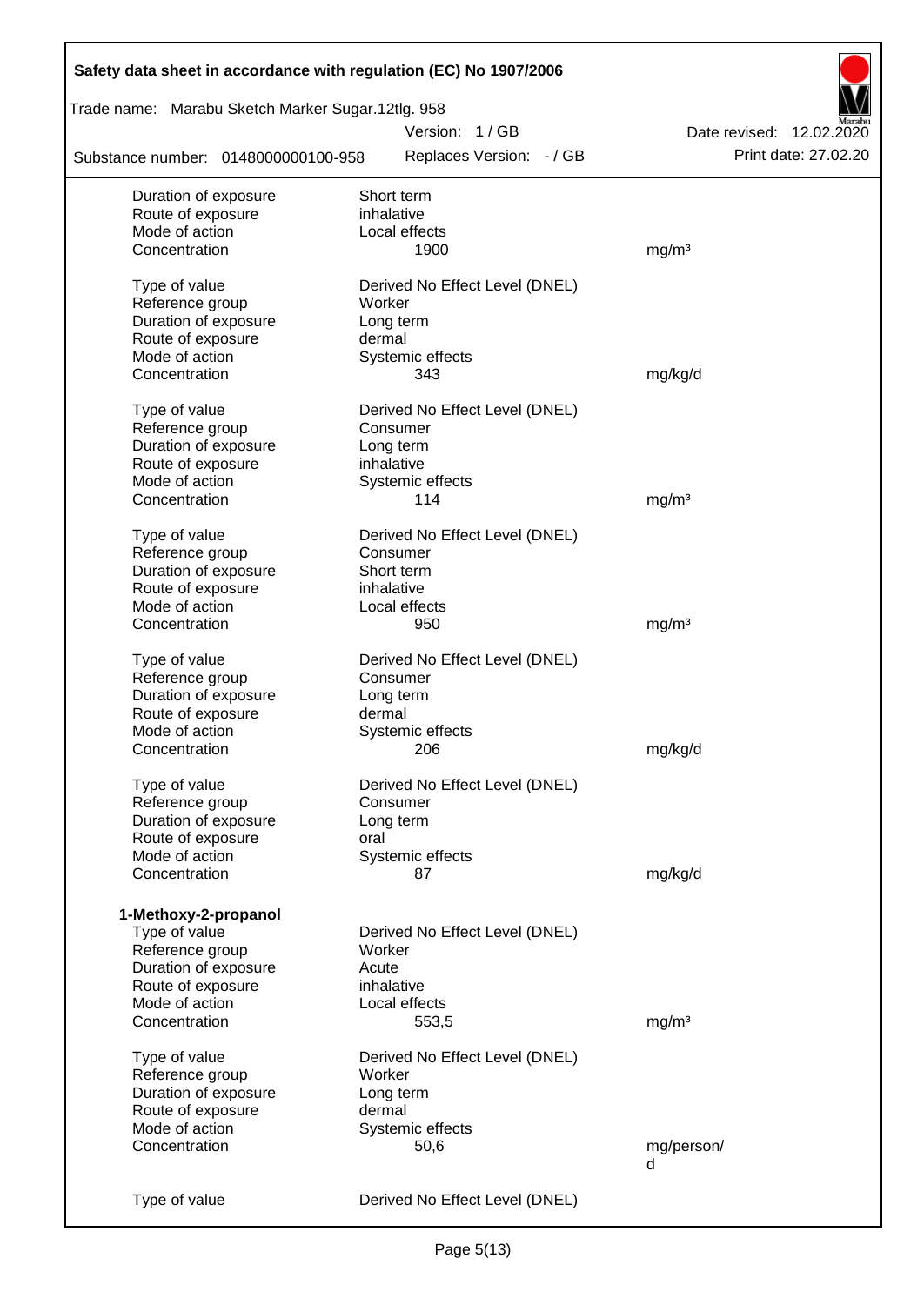| Safety data sheet in accordance with regulation (EC) No 1907/2006 |                                           |                                                  |
|-------------------------------------------------------------------|-------------------------------------------|--------------------------------------------------|
| Trade name: Marabu Sketch Marker Sugar.12tlg. 958                 |                                           |                                                  |
| Substance number: 0148000000100-958                               | Version: 1/GB<br>Replaces Version: - / GB | Date revised: 12.02.2020<br>Print date: 27.02.20 |
| Reference group                                                   | Worker                                    |                                                  |
| Duration of exposure                                              | Long term                                 |                                                  |
| Route of exposure                                                 | inhalative                                |                                                  |
| Mode of action                                                    | Systemic effects                          |                                                  |
| Concentration                                                     | 369                                       | mg/m <sup>3</sup>                                |
| Type of value                                                     | Derived No Effect Level (DNEL)            |                                                  |
| Reference group                                                   | <b>General Population</b>                 |                                                  |
| Duration of exposure                                              | Long term                                 |                                                  |
| Route of exposure                                                 | dermal                                    |                                                  |
| Mode of action                                                    | Systemic effects                          |                                                  |
| Concentration                                                     | 18,1                                      | mg/kg                                            |
| Type of value                                                     | Derived No Effect Level (DNEL)            |                                                  |
| Reference group                                                   | <b>General Population</b>                 |                                                  |
| Duration of exposure                                              | Long term                                 |                                                  |
| Route of exposure                                                 | inhalative                                |                                                  |
| Mode of action                                                    | Systemic effects                          |                                                  |
| Concentration                                                     | 43,9                                      | mg/m <sup>3</sup>                                |
| Type of value                                                     | Derived No Effect Level (DNEL)            |                                                  |
| Reference group                                                   | <b>General Population</b>                 |                                                  |
| Duration of exposure                                              | Long term                                 |                                                  |
| Route of exposure                                                 | oral                                      |                                                  |
| Mode of action                                                    | Systemic effects                          |                                                  |
| Concentration                                                     | 3,3                                       | mg/kg/d                                          |
|                                                                   |                                           |                                                  |
| <b>Predicted No Effect Concentration (PNEC)</b>                   |                                           |                                                  |
| <b>Ethanol</b>                                                    |                                           |                                                  |
| Type of value                                                     | <b>PNEC</b>                               |                                                  |
| Type                                                              | Freshwater                                |                                                  |
| Concentration                                                     | 0,96                                      | mg/l                                             |
| Type of value                                                     | <b>PNEC</b>                               |                                                  |
| <b>Type</b>                                                       | Saltwater                                 |                                                  |
| Concentration                                                     | 0,79                                      | mg/l                                             |
| Type of value                                                     | <b>PNEC</b>                               |                                                  |
| <b>Type</b>                                                       | Water (intermittent release)              |                                                  |
| Concentration                                                     | 2,75                                      | mg/l                                             |
| Type of value                                                     | <b>PNEC</b>                               |                                                  |
| <b>Type</b>                                                       | Sewage treatment plant (STP)              |                                                  |
| Concentration                                                     | 580                                       | mg/l                                             |
| Type of value                                                     | <b>PNEC</b>                               |                                                  |
| <b>Type</b>                                                       | Freshwater sediment                       |                                                  |
| Concentration                                                     | 3,6                                       | mg/kg                                            |
|                                                                   | <b>PNEC</b>                               |                                                  |
| Type of value                                                     | Marine sediment                           |                                                  |
| <b>Type</b><br>Concentration                                      | 2,9                                       | mg/kg                                            |
|                                                                   |                                           |                                                  |
| Type of value                                                     | <b>PNEC</b>                               |                                                  |
| <b>Type</b>                                                       | Soil                                      |                                                  |
| Concentration                                                     | 0,63                                      | mg/kg                                            |
|                                                                   |                                           |                                                  |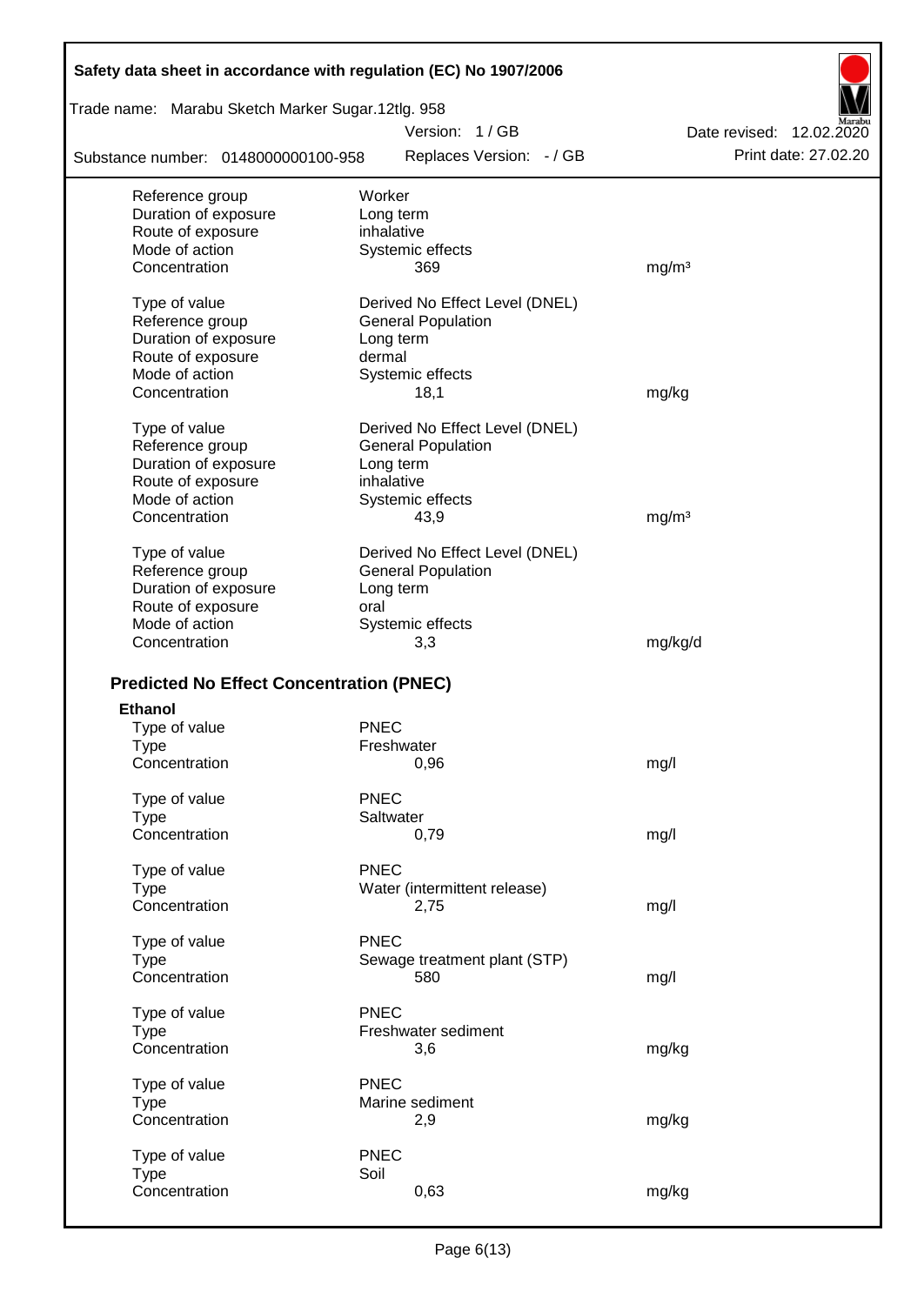|                                                   | Safety data sheet in accordance with regulation (EC) No 1907/2006 |                          |
|---------------------------------------------------|-------------------------------------------------------------------|--------------------------|
| Trade name: Marabu Sketch Marker Sugar.12tlg. 958 |                                                                   |                          |
|                                                   | Version: 1/GB                                                     | Date revised: 12.02.2020 |
| Substance number: 0148000000100-958               | Replaces Version: - / GB                                          | Print date: 27.02.20     |
| 1-Methoxy-2-propanol                              |                                                                   |                          |
| Type of value                                     | <b>PNEC</b>                                                       |                          |
| Type                                              | Freshwater                                                        |                          |
| Concentration                                     | 10                                                                | mg/l                     |
| Type of value                                     | <b>PNEC</b>                                                       |                          |
| <b>Type</b>                                       | Water                                                             |                          |
| Concentration                                     | 41,6                                                              | mg/kg                    |
| Type of value                                     | <b>PNEC</b>                                                       |                          |
| <b>Type</b>                                       | Sediment                                                          |                          |
| Concentration                                     | 41,6                                                              | mg/kg                    |
| Type of value                                     | <b>PNEC</b>                                                       |                          |
| <b>Type</b>                                       | Marine sediment                                                   |                          |
| Concentration                                     | 4,17                                                              | mg/kg                    |
| Type of value                                     | <b>PNEC</b>                                                       |                          |
| Type                                              | Soil                                                              |                          |
| Concentration                                     | 2,47                                                              | mg/kg                    |
| Type of value                                     | <b>PNEC</b>                                                       |                          |
| <b>Type</b>                                       | Sewage treatment plant (STP)                                      |                          |
| Concentration                                     | 100                                                               | mg/l                     |
|                                                   |                                                                   |                          |

# **8.2. Exposure controls**

#### **Exposure controls**

Provide adequate ventilation. Where reasonably practicable this should be achieved by the use of local exhaust ventilation and good general extraction. If these are not sufficient to maintain concentrations of particulates and solvent vapour below the OEL, suitable respiratory protection must be worn.

#### **Respiratory protection**

If workers are exposed to concentrations above the exposure limit they must use appropriate, certified respirators. Full mask, filter A

#### **Hand protection**

There is no one glove material or combination of materials that will give unlimited resistance to any individual or combination of chemicals.

For prolonged or repeated handling nitrile rubber gloves with textile undergloves are required.

| Material thickness | 0.5 | mm  |
|--------------------|-----|-----|
| Breakthrough time  | 30  | min |

The breakthrough time must be greater than the end use time of the product.

The instructions and information provided by the glove manufacturer on use, storage, maintenance and replacement must be followed.

Gloves should be replaced regularly and if there is any sign of damage to the glove material.

Always ensure that gloves are free from defects and that they are stored and used correctly.

The performance or effectiveness of the glove may be reduced by physical/ chemical damage and poor maintenance.

Barrier creams may help to protect the exposed areas of the skin, they should however not be applied once exposure has occurred.

# **Eye protection**

Use safety eyewear designed to protect against splash of liquids.

# **Body protection**

Cotton or cotton/synthetic overalls or coveralls are normally suitable.

# **SECTION 9: Physical and chemical properties**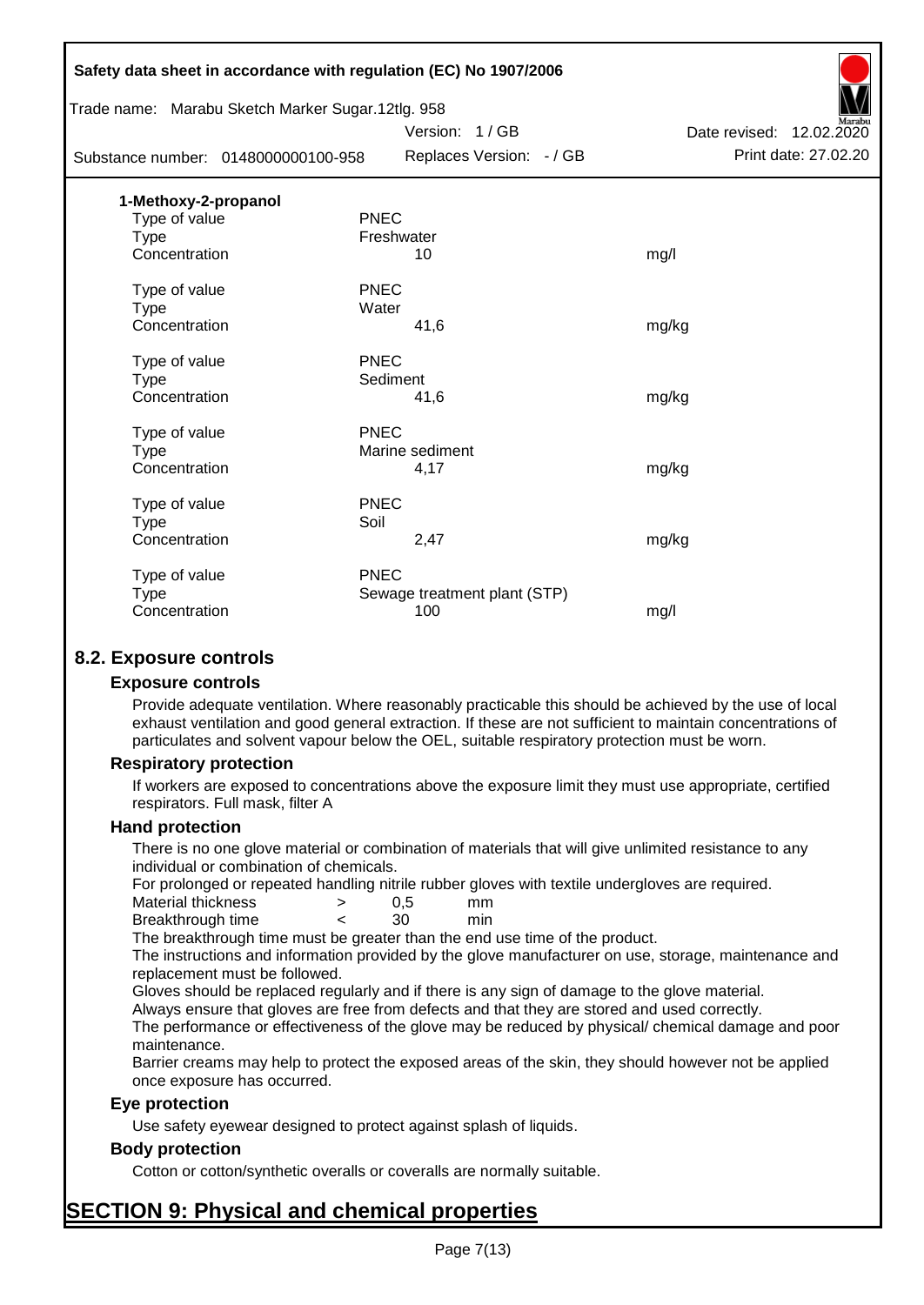|                             | Safety data sheet in accordance with regulation (EC) No 1907/2006 |              |                      |                          |             |                                                  |
|-----------------------------|-------------------------------------------------------------------|--------------|----------------------|--------------------------|-------------|--------------------------------------------------|
|                             | Trade name: Marabu Sketch Marker Sugar.12tlg. 958                 |              |                      |                          |             |                                                  |
|                             | Substance number: 0148000000100-958                               |              | Version: 1/GB        | Replaces Version: - / GB |             | Date revised: 12.02.2020<br>Print date: 27.02.20 |
|                             |                                                                   |              |                      |                          |             |                                                  |
|                             | 9.1. Information on basic physical and chemical properties        |              |                      |                          |             |                                                  |
| <b>Form</b>                 |                                                                   | Liquid       |                      |                          |             |                                                  |
| Colour                      |                                                                   | blue         |                      |                          |             |                                                  |
| <b>Odour</b>                |                                                                   | solvent-like |                      |                          |             |                                                  |
| <b>Odour threshold</b>      |                                                                   |              |                      |                          |             |                                                  |
| Remarks                     |                                                                   |              | No data available    |                          |             |                                                  |
| pH value                    |                                                                   |              |                      |                          |             |                                                  |
| Remarks                     |                                                                   |              | Not applicable       |                          |             |                                                  |
| <b>Melting point</b>        |                                                                   |              |                      |                          |             |                                                  |
| Remarks                     |                                                                   |              | not determined       |                          |             |                                                  |
| <b>Freezing point</b>       |                                                                   |              |                      |                          |             |                                                  |
| Remarks                     |                                                                   |              | not determined       |                          |             |                                                  |
|                             | Initial boiling point and boiling range                           |              |                      |                          |             |                                                  |
| Value                       |                                                                   | appr.        | 78                   |                          | $^{\circ}C$ |                                                  |
| <b>Flash point</b>          |                                                                   |              |                      |                          |             |                                                  |
| Value                       |                                                                   |              | 12                   |                          | $^{\circ}C$ |                                                  |
|                             | Evaporation rate (ether $= 1$ ) :                                 |              |                      |                          |             |                                                  |
| Remarks                     |                                                                   |              | not determined       |                          |             |                                                  |
| Not applicable              | Flammability (solid, gas)                                         |              |                      |                          |             |                                                  |
|                             | Upper/lower flammability or explosive limits                      |              |                      |                          |             |                                                  |
|                             | Lower explosion limit                                             | appr.        | 1,5                  |                          | %(V)        |                                                  |
|                             | Upper explosion limit                                             | appr.        | 15                   |                          | $%$ (V)     |                                                  |
| Source                      |                                                                   |              | Literature value     |                          |             |                                                  |
| <b>Vapour pressure</b>      |                                                                   |              |                      |                          |             |                                                  |
| Value                       |                                                                   | appr.        | 59                   |                          | hPa         |                                                  |
| <b>Vapour density</b>       |                                                                   |              |                      |                          |             |                                                  |
| Remarks                     |                                                                   |              | not determined       |                          |             |                                                  |
| <b>Density</b>              |                                                                   |              |                      |                          |             |                                                  |
| Remarks                     |                                                                   |              | not determined       |                          |             |                                                  |
| Solubility in water         |                                                                   |              |                      |                          |             |                                                  |
| Remarks                     |                                                                   |              | partially miscible   |                          |             |                                                  |
|                             | <b>Partition coefficient: n-octanol/water</b>                     |              |                      |                          |             |                                                  |
| Remarks                     |                                                                   |              | Not applicable       |                          |             |                                                  |
| Ignition temperature        |                                                                   |              |                      |                          |             |                                                  |
| Value                       |                                                                   | appr.        | 287                  |                          | $^{\circ}C$ |                                                  |
| Source                      |                                                                   |              | Literature value     |                          |             |                                                  |
| <b>Efflux time</b>          |                                                                   |              |                      |                          |             |                                                  |
| Value                       |                                                                   | $\,<\,$      | 12                   |                          | s           |                                                  |
| Temperature<br>Method       |                                                                   |              | 20<br>DIN 53211 4 mm | $\rm ^{\circ}C$          |             |                                                  |
| <b>Explosive properties</b> |                                                                   |              |                      |                          |             |                                                  |
| evaluation                  |                                                                   | no           |                      |                          |             |                                                  |
| <b>Oxidising properties</b> |                                                                   |              |                      |                          |             |                                                  |
| evaluation                  |                                                                   |              | None known           |                          |             |                                                  |
|                             |                                                                   |              |                      |                          |             |                                                  |
| 9.2. Other information      |                                                                   |              |                      |                          |             |                                                  |

D

 $\mathsf{l}$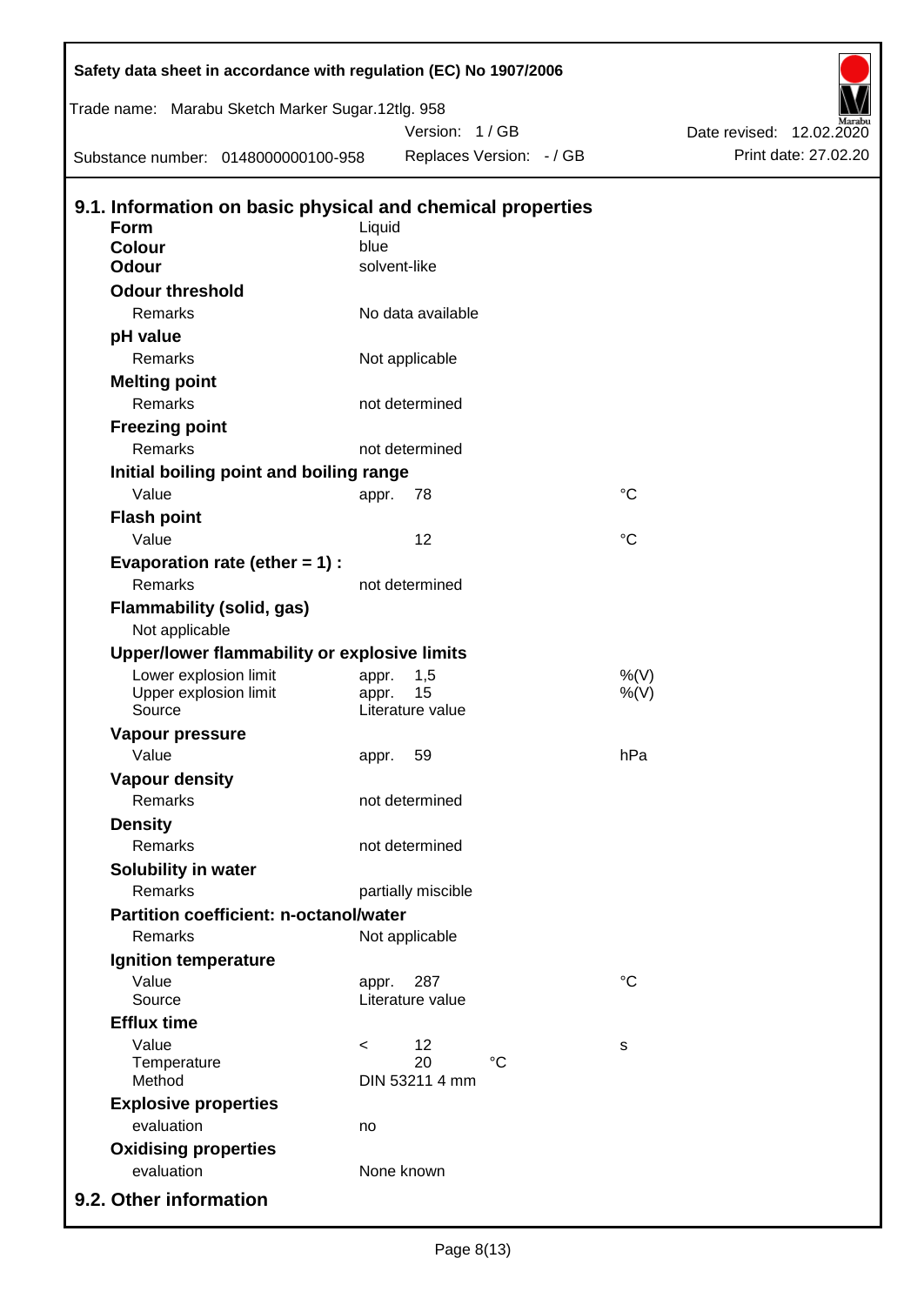| Safety data sheet in accordance with regulation (EC) No 1907/2006                                                                                                     |          |                                      |                          |       |                                                                   |
|-----------------------------------------------------------------------------------------------------------------------------------------------------------------------|----------|--------------------------------------|--------------------------|-------|-------------------------------------------------------------------|
| Trade name: Marabu Sketch Marker Sugar.12tlg. 958                                                                                                                     |          | Version: 1/GB                        |                          |       | Date revised: 12.02.2020                                          |
| Substance number: 0148000000100-958                                                                                                                                   |          |                                      | Replaces Version: - / GB |       | Print date: 27,02.20                                              |
| <b>Other information</b><br>The physical specifications are approximate values and refer to the used safety relevant component(s).                                    |          |                                      |                          |       |                                                                   |
| <b>SECTION 10: Stability and reactivity</b>                                                                                                                           |          |                                      |                          |       |                                                                   |
| 10.1. Reactivity<br>No hazardous reactions when stored and handled according to prescribed instructions.                                                              |          |                                      |                          |       |                                                                   |
| 10.2. Chemical stability<br>Stable under recommended storage and handling conditions (see section 7).                                                                 |          |                                      |                          |       |                                                                   |
| 10.3. Possibility of hazardous reactions<br>Keep away from oxidising agents, strongly alkaline and strongly acid materials in order to avoid<br>exothermic reactions. |          |                                      |                          |       |                                                                   |
| 10.4. Conditions to avoid<br>When exposed to high temperatures may produce hazardous decomposition products.                                                          |          |                                      |                          |       |                                                                   |
| 10.5. Incompatible materials<br>No hazardous reactions when stored and handled according to prescribed instructions.                                                  |          |                                      |                          |       |                                                                   |
| 10.6. Hazardous decomposition products<br>See chapter 5.2 (Firefighting measures - Special hazards arising from the substance or mixture).                            |          |                                      |                          |       |                                                                   |
| <b>SECTION 11: Toxicological information</b>                                                                                                                          |          |                                      |                          |       |                                                                   |
| 11.1. Information on toxicological effects                                                                                                                            |          |                                      |                          |       |                                                                   |
| <b>Acute oral toxicity</b><br>Remarks                                                                                                                                 |          |                                      |                          |       | Based on available data, the classification criteria are not met. |
| <b>Acute oral toxicity (Components)</b>                                                                                                                               |          |                                      |                          |       |                                                                   |
| 1-Methoxy-2-propanol                                                                                                                                                  |          |                                      |                          |       |                                                                   |
| <b>Species</b>                                                                                                                                                        | rat      |                                      |                          |       |                                                                   |
| LD50                                                                                                                                                                  |          | 5200                                 |                          | mg/kg |                                                                   |
| <b>Acute dermal toxicity</b><br>Remarks                                                                                                                               |          |                                      |                          |       | Based on available data, the classification criteria are not met. |
| <b>Acute dermal toxicity (Components)</b>                                                                                                                             |          |                                      |                          |       |                                                                   |
|                                                                                                                                                                       |          |                                      |                          |       |                                                                   |
| 1-Methoxy-2-propanol<br><b>Species</b>                                                                                                                                | rabbit   |                                      |                          |       |                                                                   |
| LD50                                                                                                                                                                  |          | 14000                                |                          | mg/kg |                                                                   |
| <b>Acute inhalational toxicity</b>                                                                                                                                    |          |                                      |                          |       |                                                                   |
| Remarks                                                                                                                                                               |          |                                      |                          |       | Based on available data, the classification criteria are not met. |
| <b>Skin corrosion/irritation</b><br>Remarks                                                                                                                           |          |                                      |                          |       | Based on available data, the classification criteria are not met. |
| Serious eye damage/irritation                                                                                                                                         |          |                                      |                          |       |                                                                   |
| evaluation<br>Remarks                                                                                                                                                 | irritant | The classification criteria are met. |                          |       |                                                                   |
| <b>Sensitization</b>                                                                                                                                                  |          |                                      |                          |       |                                                                   |
| Remarks                                                                                                                                                               |          |                                      |                          |       | Based on available data, the classification criteria are not met. |
| <b>Mutagenicity</b>                                                                                                                                                   |          |                                      |                          |       |                                                                   |
| Remarks                                                                                                                                                               |          |                                      |                          |       | Based on available data, the classification criteria are not met. |
| <b>Reproductive toxicity</b>                                                                                                                                          |          |                                      |                          |       |                                                                   |
| Remarks                                                                                                                                                               |          |                                      |                          |       | Based on available data, the classification criteria are not met. |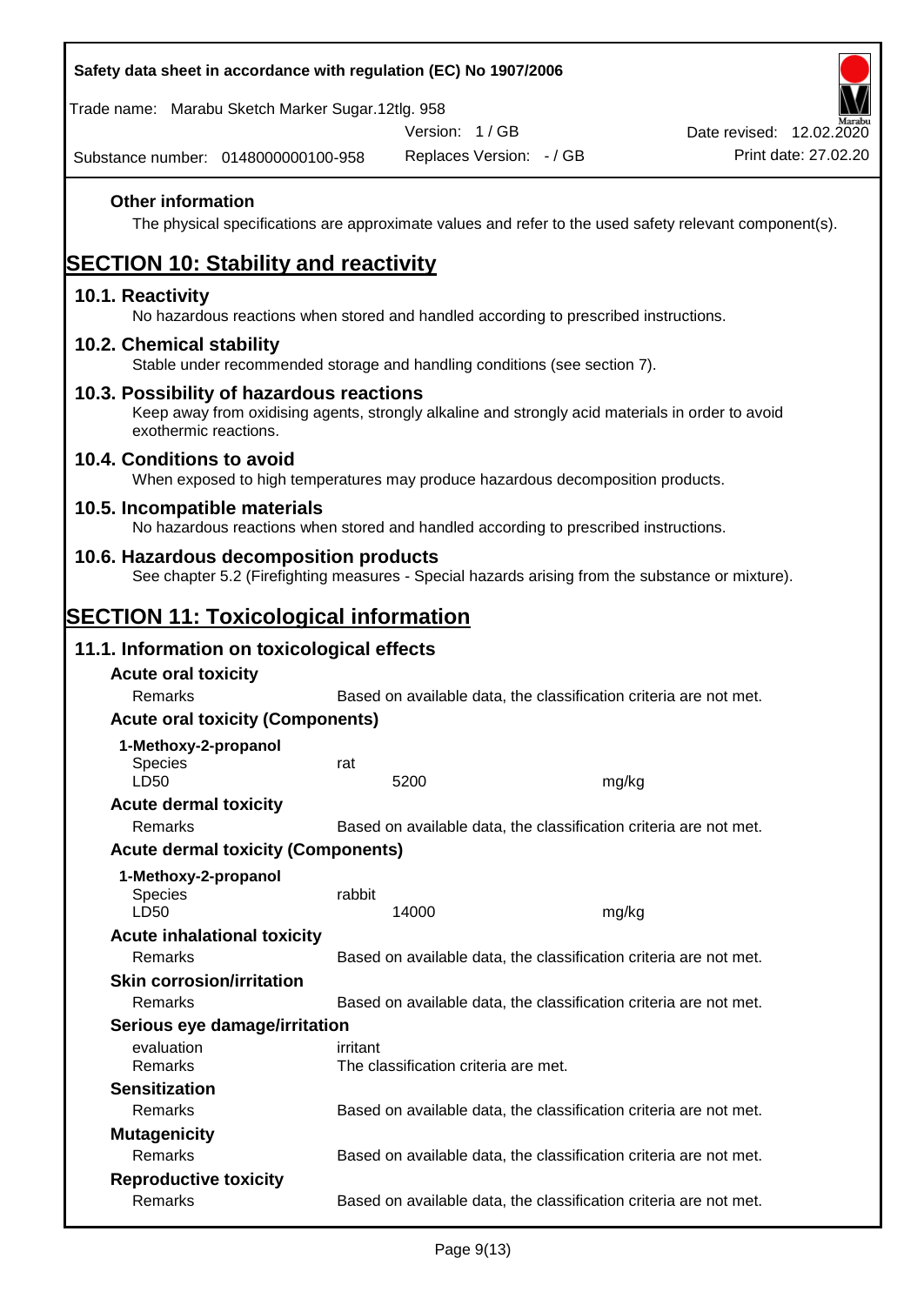#### **Safety data sheet in accordance with regulation (EC) No 1907/2006**

Trade name: Marabu Sketch Marker Sugar.12tlg. 958

Version: 1 / GB

Date revised: 12.02.2020

Substance number: 0148000000100-958

Replaces Version: - / GB Print date: 27.02.20

| Based on available data, the classification criteria are not met. |
|-------------------------------------------------------------------|
| <b>Specific Target Organ Toxicity (STOT)</b>                      |
| Based on available data, the classification criteria are not met. |
| Based on available data, the classification criteria are not met. |
|                                                                   |
|                                                                   |

#### **Experience in practice**

Exposure to component solvents vapours concentration in excess of the stated occupational exposure limit may result in adverse health effects such as mucous membrane and respiratory system irritation and adverse effects on kidney, liver and central nervous system. Symptoms and signs include headache, dizziness, fatigue, muscular weakness, drowsiness and in extreme cases, loss of consciousness. Solvents may cause some of the above effects by absorption through the skin. Repeated or prolonged contact with the mixture may cause removal of natural fat from the skin resulting in non-allergic contact dermatitis and absorption through the skin. The liquid splashed in the eyes may cause irritation and reversible damage. Ingestion may cause nausea, diarrhoea and vomiting. This takes into account, where known, delayed and immediate effects and also chronic effects of components from short-term and long-term exposure by oral, inhalation and dermal routes of exposure and eye contact.

#### **Other information**

There are no data available on the mixture itself.

The mixture has been assessed following the additivity method of the CLP Regulation (EC) No 1272/2008 and classified for toxicological hazards accordingly.

# **SECTION 12: Ecological information**

# **12.1. Toxicity**

#### **General information**

There are no data available on the mixture itself.Do not allow to enter drains or water courses.The mixture has been assessed following the summation method of the CLP Regulation (EC) No 1272/2008 and is not classified as dangerous for the environment.

# **Fish toxicity (Components)**

| 1-Methoxy-2-propanol                  |   |                              |   |      |
|---------------------------------------|---|------------------------------|---|------|
| <b>Species</b>                        |   | golden orfe (Leuciscus idus) |   |      |
| LC0                                   | ⋗ | 4600                         |   | mq/l |
| Duration of exposure                  |   | 96                           | h |      |
| <b>Daphnia toxicity (Components)</b>  |   |                              |   |      |
| 1-Methoxy-2-propanol                  |   |                              |   |      |
| Species                               |   | Daphnia magna                |   |      |
| EC50                                  |   | 23300                        |   | mq/l |
| Duration of exposure                  |   | 48                           | h |      |
| <b>Algae toxicity (Components)</b>    |   |                              |   |      |
| 1-Methoxy-2-propanol                  |   |                              |   |      |
| Species                               |   | Desmodesmus                  |   |      |
| EC50                                  | ⋗ | 1000                         |   | mq/l |
| Duration of exposure                  |   | 168                          | h |      |
| <b>Bacteria toxicity (Components)</b> |   |                              |   |      |
| 1-Methoxy-2-propanol                  |   |                              |   |      |
| Species                               |   | activated sludge             |   |      |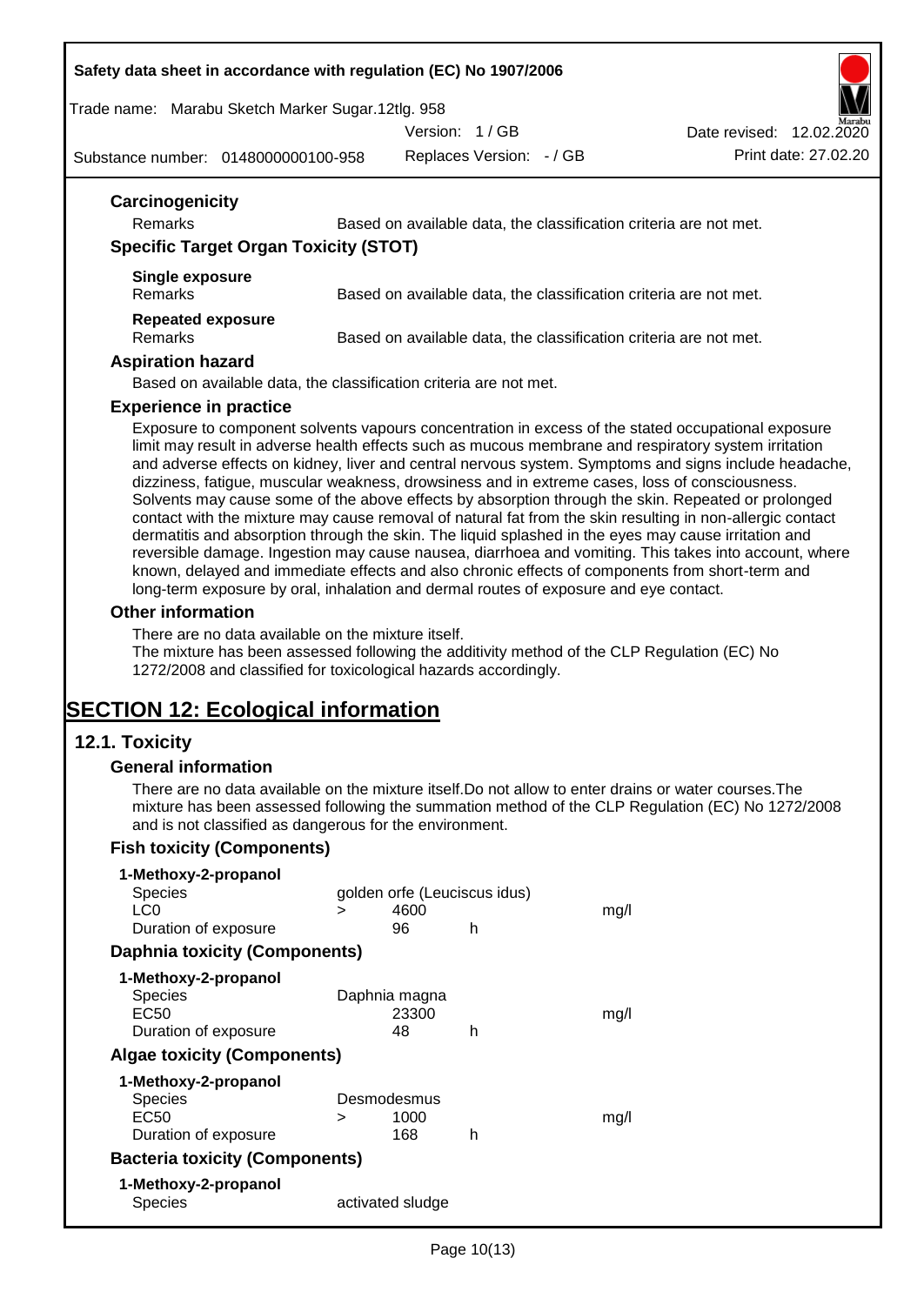| Safety data sheet in accordance with regulation (EC) No 1907/2006                                                                                                                                                                         |                                                                                                                                                                                                                                                                                                                                                                                                                                                                      |                   |                |                          |                                                         |                          |                      |
|-------------------------------------------------------------------------------------------------------------------------------------------------------------------------------------------------------------------------------------------|----------------------------------------------------------------------------------------------------------------------------------------------------------------------------------------------------------------------------------------------------------------------------------------------------------------------------------------------------------------------------------------------------------------------------------------------------------------------|-------------------|----------------|--------------------------|---------------------------------------------------------|--------------------------|----------------------|
| Trade name: Marabu Sketch Marker Sugar.12tlg. 958                                                                                                                                                                                         |                                                                                                                                                                                                                                                                                                                                                                                                                                                                      |                   | Version: 1/GB  |                          |                                                         | Date revised: 12.02.2020 |                      |
| Substance number: 0148000000100-958                                                                                                                                                                                                       |                                                                                                                                                                                                                                                                                                                                                                                                                                                                      |                   |                | Replaces Version: - / GB |                                                         |                          | Print date: 27.02.20 |
| <b>EC50</b>                                                                                                                                                                                                                               |                                                                                                                                                                                                                                                                                                                                                                                                                                                                      | $\,>$             | 1000           |                          | mg/l                                                    |                          |                      |
| 12.2. Persistence and degradability<br><b>General information</b><br>No data available<br>1-Methoxy-2-propanol<br>Value<br>Duration of test<br>evaluation<br>Method                                                                       | <b>Biodegradability (Components)</b>                                                                                                                                                                                                                                                                                                                                                                                                                                 | <b>OECD 301 F</b> | 90<br>28       | d                        | %<br>Readily biodegradable (according to OECD criteria) |                          |                      |
| 12.3. Bioaccumulative potential<br><b>General information</b><br>Remarks<br>12.4. Mobility in soil<br><b>General information</b><br>12.5. Results of PBT and vPvB assessment<br><b>General information</b><br>12.6. Other adverse effects | There are no data available on the mixture itself.<br><b>Partition coefficient: n-octanol/water</b><br>There are no data available on the mixture itself.<br>There are no data available on the mixture itself.                                                                                                                                                                                                                                                      |                   | Not applicable |                          |                                                         |                          |                      |
| <b>General information</b><br><b>SECTION 13: Disposal considerations</b>                                                                                                                                                                  | There are no data available on the mixture itself.                                                                                                                                                                                                                                                                                                                                                                                                                   |                   |                |                          |                                                         |                          |                      |
| 13.1. Waste treatment methods                                                                                                                                                                                                             |                                                                                                                                                                                                                                                                                                                                                                                                                                                                      |                   |                |                          |                                                         |                          |                      |
|                                                                                                                                                                                                                                           | Disposal recommendations for the product                                                                                                                                                                                                                                                                                                                                                                                                                             |                   |                |                          |                                                         |                          |                      |
| EWC waste code                                                                                                                                                                                                                            | Do not allow to enter drains or water courses.<br>Wastes and emptied containers should be classified in accordance with relevant national regulation.<br>The European Waste Catalogue classification of this product, when disposed of as waste is<br>If this product is mixed with other wastes, the original waste product code may no longer apply and the<br>appropriate code should be assigned.<br>For further information contact your local waste authority. | 08 03 12*         |                |                          | waste ink containing dangerous substances               |                          |                      |
|                                                                                                                                                                                                                                           | Disposal recommendations for packaging                                                                                                                                                                                                                                                                                                                                                                                                                               |                   |                |                          |                                                         |                          |                      |
|                                                                                                                                                                                                                                           | Using information provided in this safety data sheet, advice should be obtained from the relevant waste<br>authority on the classification of empty containers.<br>Empty containers must be scrapped or reconditioned.<br>Not emptied containers are hazardous waste (waste code number 150110).                                                                                                                                                                     |                   |                |                          |                                                         |                          |                      |
| <b>SECTION 14: Transport information</b>                                                                                                                                                                                                  |                                                                                                                                                                                                                                                                                                                                                                                                                                                                      |                   |                |                          |                                                         |                          |                      |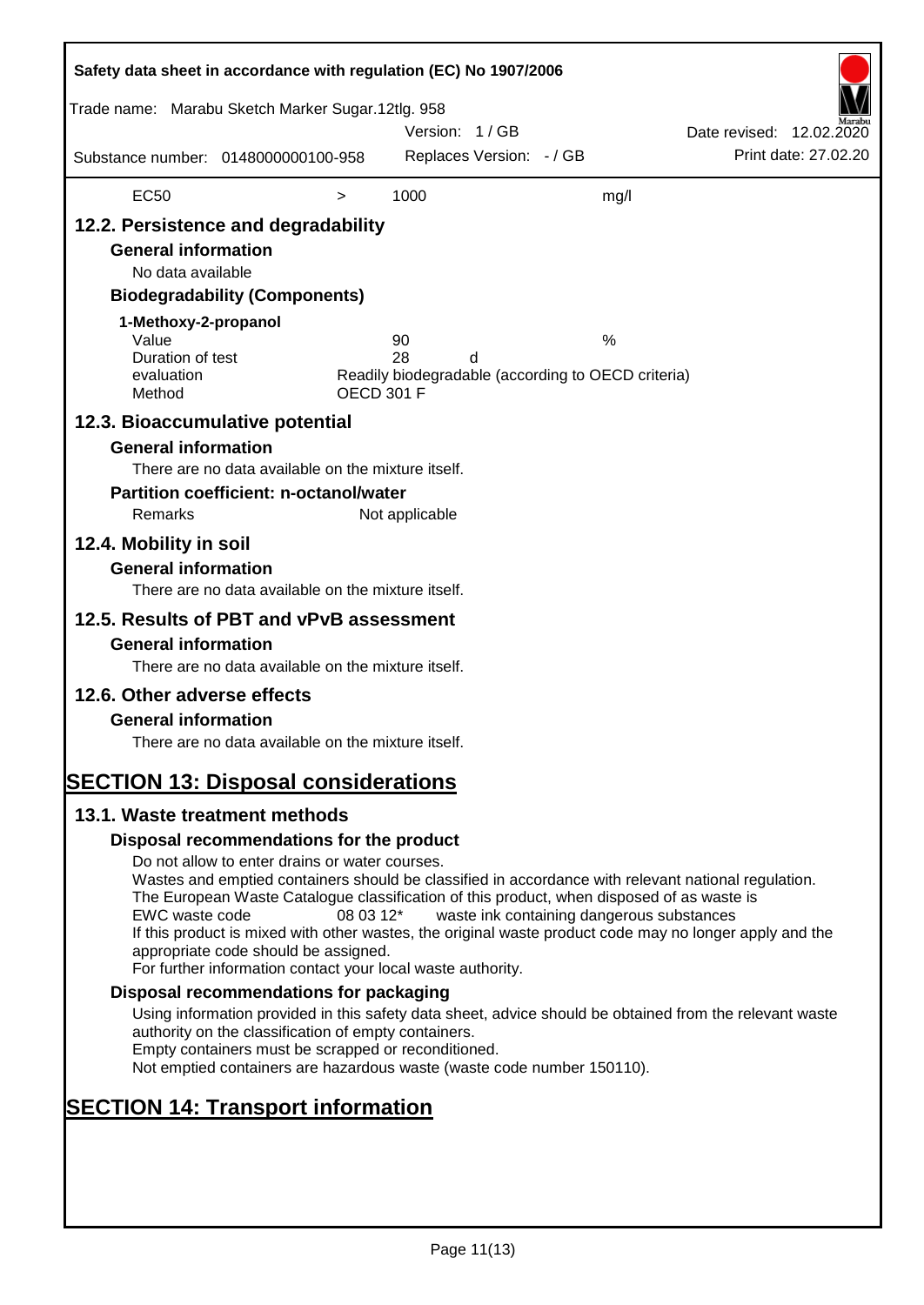# **Safety data sheet in accordance with regulation (EC) No 1907/2006**

| Trade name: Marabu Sketch Marker Sugar.12tlg. 958 |  |  |  |
|---------------------------------------------------|--|--|--|
|                                                   |  |  |  |

Substance number: 0148000000100-958

|                                     | <b>Land transport ADR/RID</b> | <b>Marine transport</b><br><b>IMDG/GGVSee</b> | Air transport<br><b>ICAO/IATA</b> |  |
|-------------------------------------|-------------------------------|-----------------------------------------------|-----------------------------------|--|
| Tunnel restriction code             | D/E                           |                                               |                                   |  |
| 14.1. UN number                     | 1263                          | 1263                                          | 1263                              |  |
| 14.2. UN proper shipping name       | <b>PAINT</b>                  | <b>PAINT</b>                                  | <b>PAINT</b>                      |  |
| 14.3. Transport hazard<br>class(es) | 3                             | 3                                             | 3                                 |  |
| Label                               |                               |                                               |                                   |  |
| 14.4. Packing group                 | $\mathbf{II}$                 | $\mathbf{H}$                                  | Ш                                 |  |
| Special provision                   | 640D                          |                                               |                                   |  |
| <b>Limited Quantity</b>             | 51                            |                                               |                                   |  |
| Transport category                  | 3                             |                                               |                                   |  |
| 14.5. Environmental hazards         |                               | no                                            |                                   |  |

Version: 1 / GB

# **Information for all modes of transport**

# **14.6. Special precautions for user**

Transport within the user's premises:

Always transport in closed containers that are upright and secure.

Ensure that persons transporting the product know what to do in the event of an accident or spillage.

# **Other information**

**14.7. Transport in bulk according to Annex II of Marpol and the IBC Code**

# no

# **SECTION 15: Regulatory information**

# **15.1. Safety, health and environmental regulations/legislation specific for the substance or mixture**

# **VOC**

VOC (EU) 83 %

# **Other information**

The product does not contain substances of very high concern (SVHC).

# **15.2. Chemical safety assessment**

For this preparation a chemical safety assessment has not been carried out.

# **SECTION 16: Other information**

**Hazard statements listed in Chapter 3**



Replaces Version: - / GB Print date: 27.02.20 Date revised: 12.02.2020